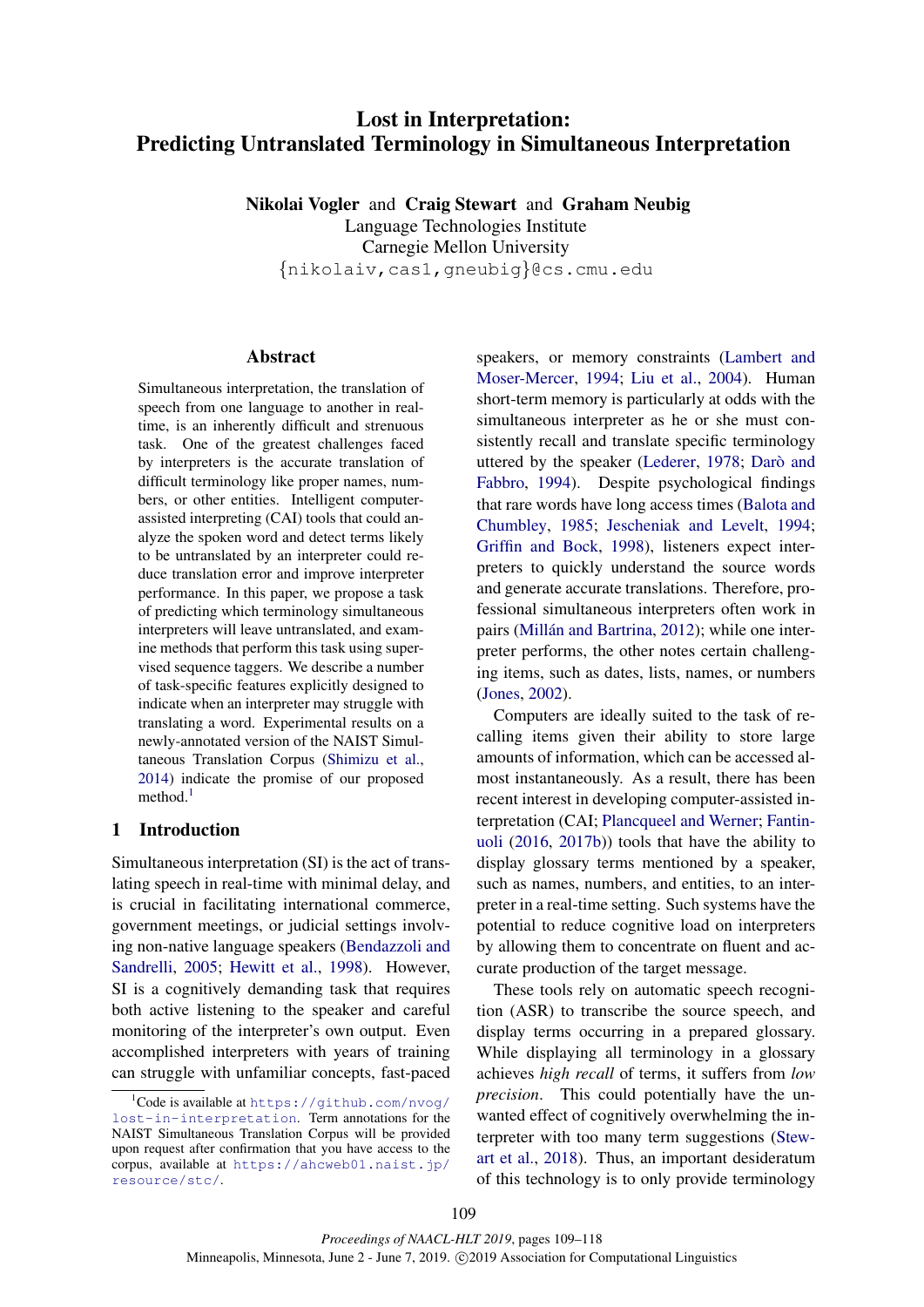<span id="page-1-0"></span>

Figure 1: The simultaneous interpretation process, which could be augmented by our proposed terminology tagger embedded in a computer-assisted interpreting interface on the interpreter's computer. In this system, automatic speech recognition transcribes the source speech, from which features are extracted, input into the tagger, and term predictions are displayed on the interface in real-time. Finally, machine translations of the terms can be suggested.

assistance when the interpreter requires it. For instance, an NLP tool that learns to predict only terms an interpreter is likely to miss could be integrated into a CAI system, as suggested in Fig. [1.](#page-1-0)

In this paper, we introduce the task of predicting the terminology that simultaneous interpreters are likely to leave untranslated using *only* information about the source speech and text. We approach the task by implementing a supervised, sliding window, SVM-based tagger imbued with delexicalized features designed to capture whether words are likely to be missed by an interpreter. We additionally contribute new manual annotations for untranslated terminology on a seven talk subset of an existing interpreted TED talk corpus [\(Shimizu et al.,](#page-9-0) [2014\)](#page-9-0). In experiments on the newly-annotated data, we find that intelligent term prediction can increase average precision over the heuristic baseline by up to 30%.

### <span id="page-1-1"></span>2 Untranslated Terminology in SI

Before we describe our supervised model to predict untranslated terminology in SI, we first define the task and describe how to create annotated data for model training.

## 2.1 Defining Untranslated Terminology

Formally, we define untranslated terminology with respect to a source sentence  $S$ , sentence created by a translator R, and sentence created by an interpreter I. Specifically, we define any consecutive sequence of words  $s_{i:j}$ , where  $0 \le i \le N - 1$ 

(inclusive) and  $i < j \leq N$  (exclusive), in source sentence  $S_{0:N}$  that satisfies the following criteria to be an untranslated term:

- Termhood: It consists of only numbers or nouns. We specifically focus on numbers or nouns for two reasons: (1) based on the interpretation literature, these categories contain items that are most consistently difficult to recall [\(Jones,](#page-8-9) [2002;](#page-8-9) [Gile,](#page-8-12) [2009\)](#page-8-12), and (2) these words tend to have less ambiguity in their translations than other types of words, making it easier to have confidence in the translations proposed to interpreters.
- Relevance: A translation of  $s_{i:j}$ , we denote t, occurs in a sentence-aligned reference translation R produced by a translator in an offline setting. This indicates that in a timeunconstrained scenario, the term *should* be translated.
- Interpreter Coverage: It is not translated, literally or non-literally, by the interpreter in interpreter output I. This may reasonably allow us to conclude that translation thereof may have presented a challenge, resulting in the content not being conveyed.

Importantly, we note that the phrase *untranslated* terminology entails words that are either dropped mistakenly, intentionally due to the interpreter deciding they are unnecessary to carry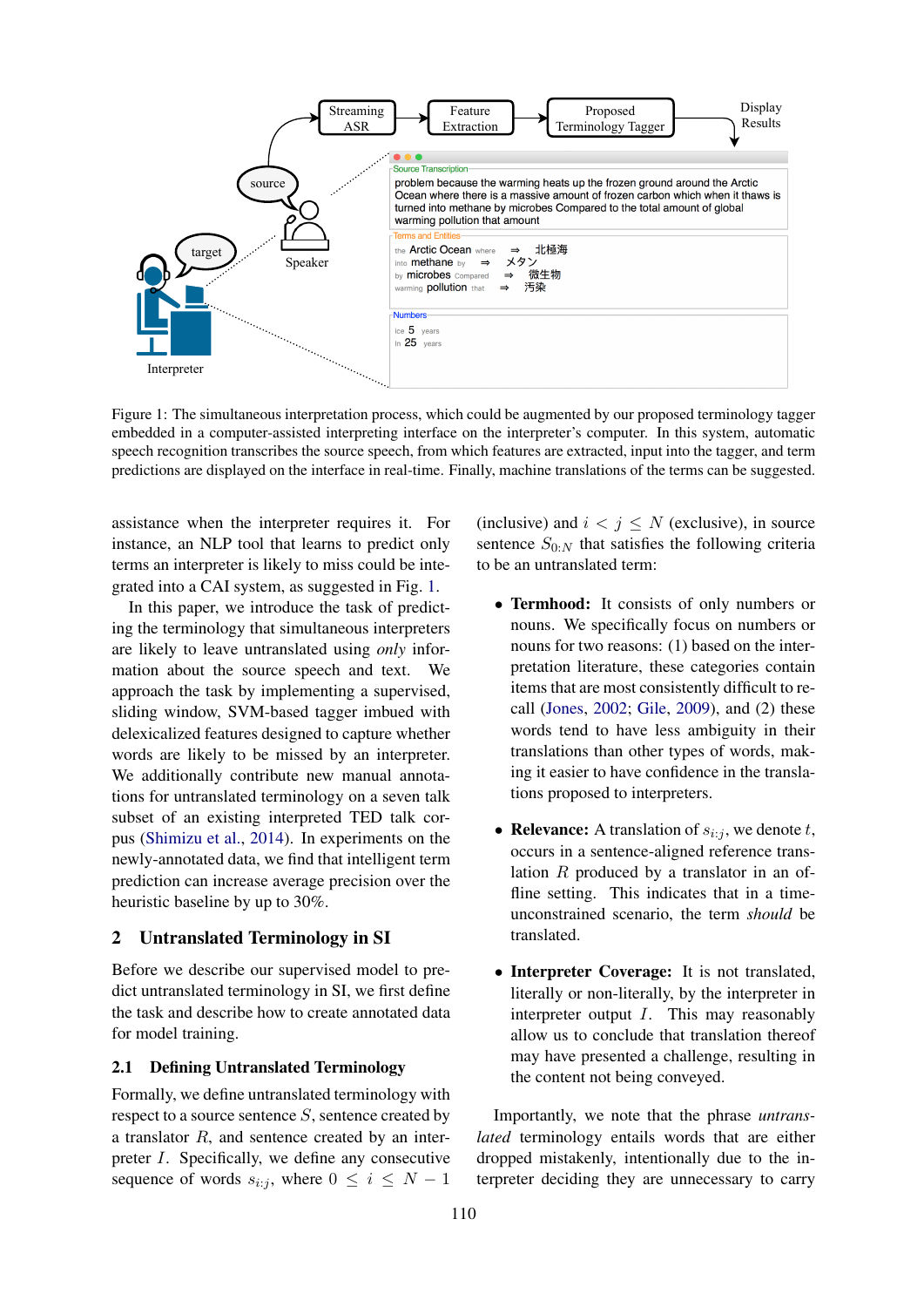across the meaning, or mistranslated. We contrast this with *literal* and *non-literal* term coverage, which encompasses words translated in a verbatim and a paraphrastic way, respectively.

### 2.2 Creating Term Annotations

To obtain data with labels that satisfy the previous definition of untranslated terminology, we can leverage existing corpora containing sentencealigned source, translation, and simultaneous interpretation data. Several of these resources exist, such as the NAIST Simultaneous Translation Corpus (STC) [\(Shimizu et al.,](#page-9-0) [2014\)](#page-9-0) and the European Parliament Translation and Interpreting Corpus (EPTIC) [\(Bernardini et al.,](#page-8-13) [2016\)](#page-8-13). Next, we process the source sentences, identifying terms that satisfy the termhood, relevance, and interpreter coverage criteria listed previously.

- Termhood Tests: To check termhood for each source word in the input, we first partof-speech (POS) tag the input, then check the tag of the word and discard any that are not nouns or numbers.
- Relevance and Interpreter Coverage Tests: Next, we need to measure relevancy (whether a corresponding target-language term appears in translated output), and interpreter coverage (whether a corresponding term *does not* appear in interpreted output). An approximation to this is whether one of the translations listed in a bilingual dictionary appears in the translated or interpreted outputs respectively, and as a first pass we identify all source terms with the corresponding targetlanguage translations. However, we found that this automatic method did not suffice to identify many terms due to lack of dictionary coverage and also to non-literal translations. To further improve the accuracy of the annotations, we commissioned human translators to annotate whether a particular source term is translated literally, non-literally, or untranslated by the translator or interpreters (details given in §[4\)](#page-4-0).

Once these inclusion criteria are calculated, we can convert all untranslated terms into an appropriate format conducive to training supervised taggers. In this case, we use an IO tagging scheme [\(Ramshaw and Marcus,](#page-9-3) [1999\)](#page-9-3) where all words corresponding to untranslated terms are assigned

<span id="page-2-0"></span>

| Src    | In California, there has been a $[40]$ percent<br>$\begin{bmatrix} 0 & 0 & 0 & 0 & 0 & 1 \\ 0 & 0 & 0 & 0 & 1 \\ 0 & 0 & 0 & 0 & 1 \end{bmatrix}$<br>$\Omega$ |  |  |  |
|--------|---------------------------------------------------------------------------------------------------------------------------------------------------------------|--|--|--|
| Interp | カリフォルニアでは、 4 パーセント California 4 percent<br>少なくなってしまいました。<br>decline                                                                                           |  |  |  |

Figure 2: A source sentence and its corresponding interpretation. Untranslated terms are surrounded by brackets and each word in the term is labeled with an I-tag. The interpreter mistakes the term *40* for *4*, and omits *Sierra snowpack*.

the label I, and all others are assigned a label O, as shown in Fig. [2.](#page-2-0)

### 3 Predicting Untranslated Terminology

With supervised training data in hand, we can create a model for predicting untranslated terminology that could potentially be used to provide interpreters with real-time assistance. In this section, we outline a couple baseline models, and then describe an SVM-based tagging model, which we specifically tailor to untranslated terminology prediction for SI by introducing a number of handcrafted features.

#### 3.1 Heuristic Baselines

In order to compare with current methods for term suggestion in CAI, such as [Fantinuoli](#page-8-14) [\(2017a\)](#page-8-14), we first introduce a couple of heuristic baselines.

- Select noun/# POS tag: Our first baseline recalls all words that meet the termhood requirement from §[2.](#page-1-1) Thus, it will achieve perfect recall at the cost of precision, which will equal the percentage of I-tags in the data.
- Optimal frequency threshold: To increase precision over this naive baseline, we also experiment with a baseline that has a frequency threshold, and only output words that are rarer than this frequency threshold in a large web corpus, with the motivation that rarer words are more likely to be difficult for translators to recall and be left untranslated.

#### <span id="page-2-1"></span>3.2 SVM-based Tagging Model

While these baselines are simple and intuitive, we argue that there are a large number of other features that indicate whether an interpreter is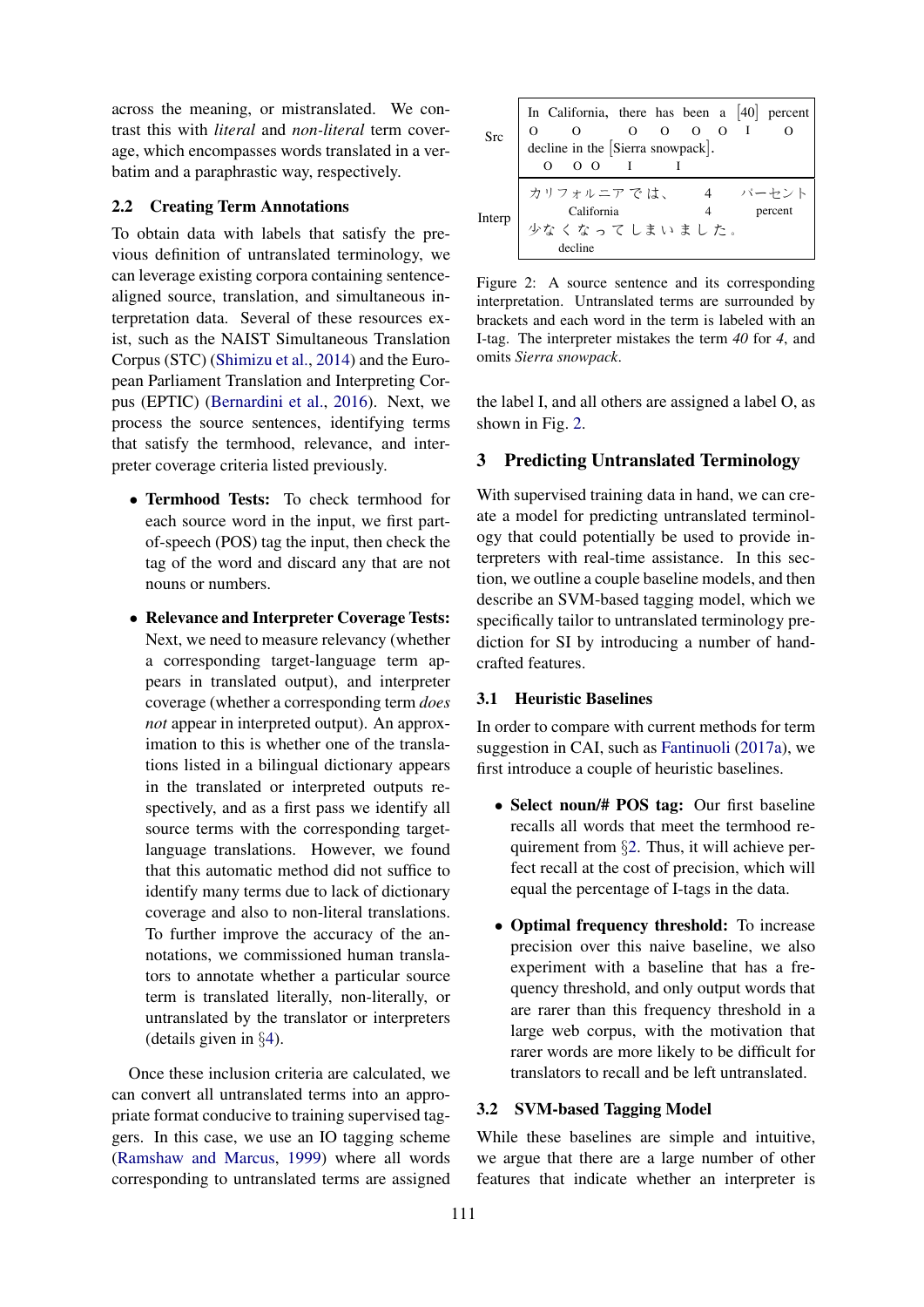<span id="page-3-0"></span>

Figure 3: Our tagging model at prediction time. A sliding window SVM, informed by a task-specific feature function  $\phi$  with access to the POS tags, source speech timing (in seconds), and other information, predicts whether or not words matching the termhood constraint (in blue) are likely to be left untranslated in SI.

likely to leave a term untranslated. We thus define these features, and resort to machine-learned classifiers to integrate them and improve performance. State-of-the-art sequence tagging models process sequences in both directions prior to making a globally normalized prediction for each item in the sequence [\(Huang et al.,](#page-8-15) [2015;](#page-8-15) [Ma](#page-8-16) [and Hovy,](#page-8-16) [2016\)](#page-8-16). However, the streaming, realtime nature of simultaneous interpretation constrains our model to sequentially process data from left-to-right and make local, monotonic predictions (as noted in [Oda et al.](#page-8-17) [\(2014\)](#page-8-17); [Grissom II](#page-8-18) [et al.](#page-8-18) [\(2014\)](#page-8-18), among others). Therefore, we use a sliding-window, linear support vector machine (SVM) classifier [\(Cortes and Vapnik,](#page-8-19) [1995;](#page-8-19) [Joachims,](#page-8-20) [1998\)](#page-8-20) that uses only local features of the history to make independent predictions, as depicted in Fig. [3.](#page-3-0) [2](#page-3-1) Formally, given a sequence of source words with their side information (such as timings or POS tags)  $S = s_{0:N}$ , we slide a window  $W$  of size  $k$  incrementally across  $S$ , extracting features  $\phi(s_{i-k+1:i+1})$  from  $s_i$  and its  $k-1$ predecessors.

Since our definition of terminology only allows for nouns and numbers, we restrict prediction to words of the corresponding POS tags  $Q = \{CD,$ NN, NNS, NNP, NNPS} using the Stanford POS tagger [\(Toutanova et al.,](#page-9-4) [2003\)](#page-9-4). That is, we assign a POS tag  $p_i$  to each word from  $s_i$  and only extract features/predict using the classifier if  $p_i \in Q$ ; otherwise we always assign the Outside tag. This disallows words that are of other POS tags from being classified as untranslated terminology and greatly reduces the class imbalance issue when training the classifier.<sup>[3](#page-3-2)</sup>

## 3.3 Task-specific Features

Due to the fact that only a small amount of humaninterpreted human-annotated data can be created for this task, it is imperative that we give the model the precise information it needs to generalize well. To this end, we propose multiple taskspecific, non-lexical features to inform the classifier about certain patterns that may indicate terminology likely to be left untranslated.

- Elapsed time: As discussed in §[1,](#page-0-1) SI is a cognitively demanding task. Interpreters often work in pairs and usually swap between active duty and notetaking roles every 15-20 minutes [\(Lambert and Moser-Mercer,](#page-8-2) [1994\)](#page-8-2). Towards the end of talks or long sentences, an interpreter may become fatigued or face working memory issues—especially if working alone. Thus, we monitor the number of minutes elapsed in the talk and the index of the word in the talk/current sentence to inform the classifier.
- Word timing: We intuit that a presenter's quick speaking rate can cause the simultaneous interpreter to potentially drop some terminology. We obtain word timing informa-

<span id="page-3-1"></span> $2$ We also experimented with a unidirectional LSTM tagger [\(Hochreiter and Schmidhuber,](#page-8-21) [1997;](#page-8-21) [Graves,](#page-8-22) [2012\)](#page-8-22), but found it ineffective on our small amount of annotated data.

<span id="page-3-2"></span> $3$ We note that a streaming POS tagger would have to be used in a real-time setting, as in [\(Oda et al.,](#page-9-5) [2015\)](#page-9-5).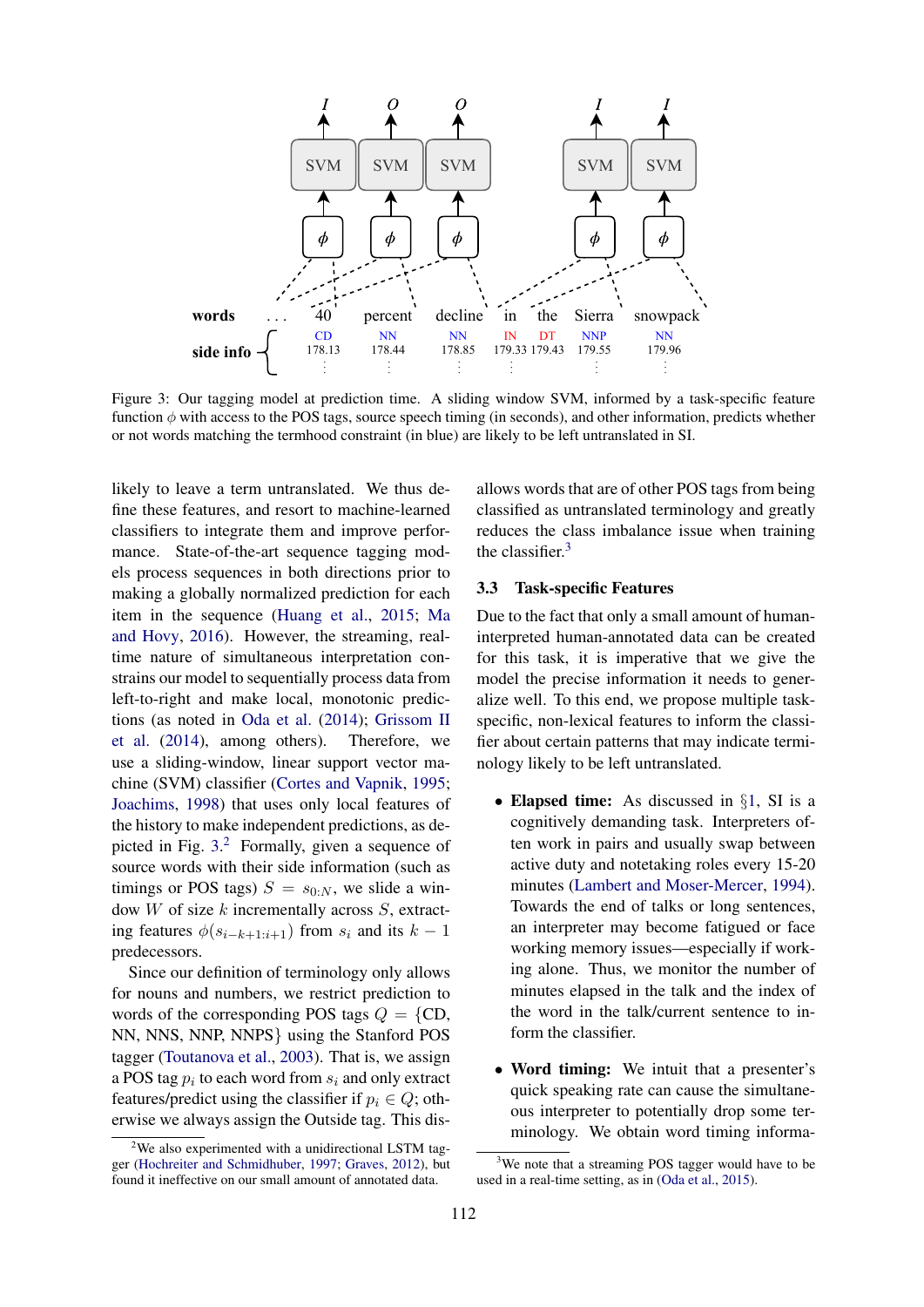tion from the source speech via forced alignment tools [\(Ochshorn and Hawkins,](#page-8-23) [2016;](#page-8-23) [Povey et al.,](#page-9-6) [2011\)](#page-9-6). The feature function extracts both the number of words in the past  $m$ seconds and the time deltas between the current word and previous words in the window.

- Word frequency: We anticipate that interpreters often leave rarer source words untranslated because they are probably more difficult to recall from memory. On the other hand, we would expect loan words, words adopted from a foreign language with little or no modification, to be easier to recognize and translate for an interpreter. We extract the binned unigram frequency of the current source word from the large monolingual Google Web 1T Ngrams corpus [\(Brants](#page-8-24) [and Franz,](#page-8-24) [2006\)](#page-8-24). We define a loan word as an English word with a Katakana translation in the bilingual dictionaries [\(eij;](#page-7-1) [Breen,](#page-8-25) [2004\)](#page-8-25).
- Word characteristics and syntactic features: We extract the number of characters and number of syllables in the word, as determined by lookup in the CMU Pronunciation dictionary [\(Weide,](#page-9-7) [1998\)](#page-9-7). Numbers are converted to their word form prior to dictionary lookup. Generally, we expect longer words, both by character and syllable count, to represent more technical or marked vocabulary, which may be challenging to translate. Additionally, we syntactically inform the model with POS tags and regular expression patterns for numerals.

These features are extracted via sliding a window over the sentence, as displayed in Fig. [3](#page-3-0) and discussed in §[3.2.](#page-2-1) Thus, we also utilize previous information from the window when predicting for the current word. This previous information includes past predictions, word characteristics and syntax, and source speech timing.

### <span id="page-4-0"></span>4 Experimental Annotation and Analysis

In this section, we detail our application of the term annotation procedure in §[2](#page-1-1) to an SI corpus and analyze our results.

## 4.1 Annotation of NAIST STC

For SI data, we use a seven-talk, manually-aligned subset of the English-to-Japanese NAIST STC

[\(Shimizu et al.,](#page-9-0) [2014\)](#page-9-0), which consists of source subtitle transcripts, En→Ja offline translations, and interpretations of English TED talk videos from professional simultaneous interpreters with 1, 4, and 15 years of experience, who are dubbed B-rank, A-rank, and S-rank<sup>[4](#page-4-1)</sup>. TED talks offer a unique and challenging format for simultaneous interpreters because the speakers typically talk indepth about a single topic, and such there are many new terms that are difficult for an interpreter to process consistently and reliably. The prevalence of this difficult terminology presents an interesting testbed for our proposed method.

First, we use the Stanford POS Tagger [\(Toutanova et al.,](#page-9-4) [2003\)](#page-9-4) on the source subtitle transcripts to identify word chunks with a POS tag in {CD, NN, NNS, NNP, NNPS}, discarding words with other tags. After performing word segmentation on the Japanese data using KyTea [\(Neubig](#page-8-26) [et al.,](#page-8-26) [2011\)](#page-8-26), we automatically detect for translation coverage between the source subtitles, SI, and translator transcripts with a string-matching program, according to the relevance and coverage tests from §[2.](#page-1-1) The En $\leftrightarrow$ Ja EIJIRO (2.1m entries) [\(eij\)](#page-7-1) and EDICT (393k entries) [\(Breen,](#page-8-25) [2004\)](#page-8-25) bilingual dictionaries are combined to provide term translations. Additionally, we construct individual dictionaries for each TED talk with key acronyms, proper names, and other exclusive terms (e.g., *UN-ESCO*, *CO2*, *conflict-free*, *Pareto-improving*) to increase this automatic coverage. Nouns are lemmatized prior to lookup in the bilingual dictionary, and we discard any remaining closed-class function words.

While this automatic process is satisfactory for identifying if a translated term occurs in the translator's or interpreters' transcripts (relevancy), it is inadequate for verifying the terms that occur in the translator's transcript, but *not* the interpreters' outputs (interpreter coverage). Therefore, we commissioned seven professional translators to review and annotate those source terms that could not be marked as translated by the automatic process as either *translated*, *untranslated*, or *non-literally translated* in each target sentence. Lastly, we add I-tags to each word in the untranslated terms and O-tags to the words in literally and non-literally translated terms.

<span id="page-4-1"></span> ${}^{4}$ {B, A, S}-rank is the Japanese equivalent to {C, B, A}rank on the international scale.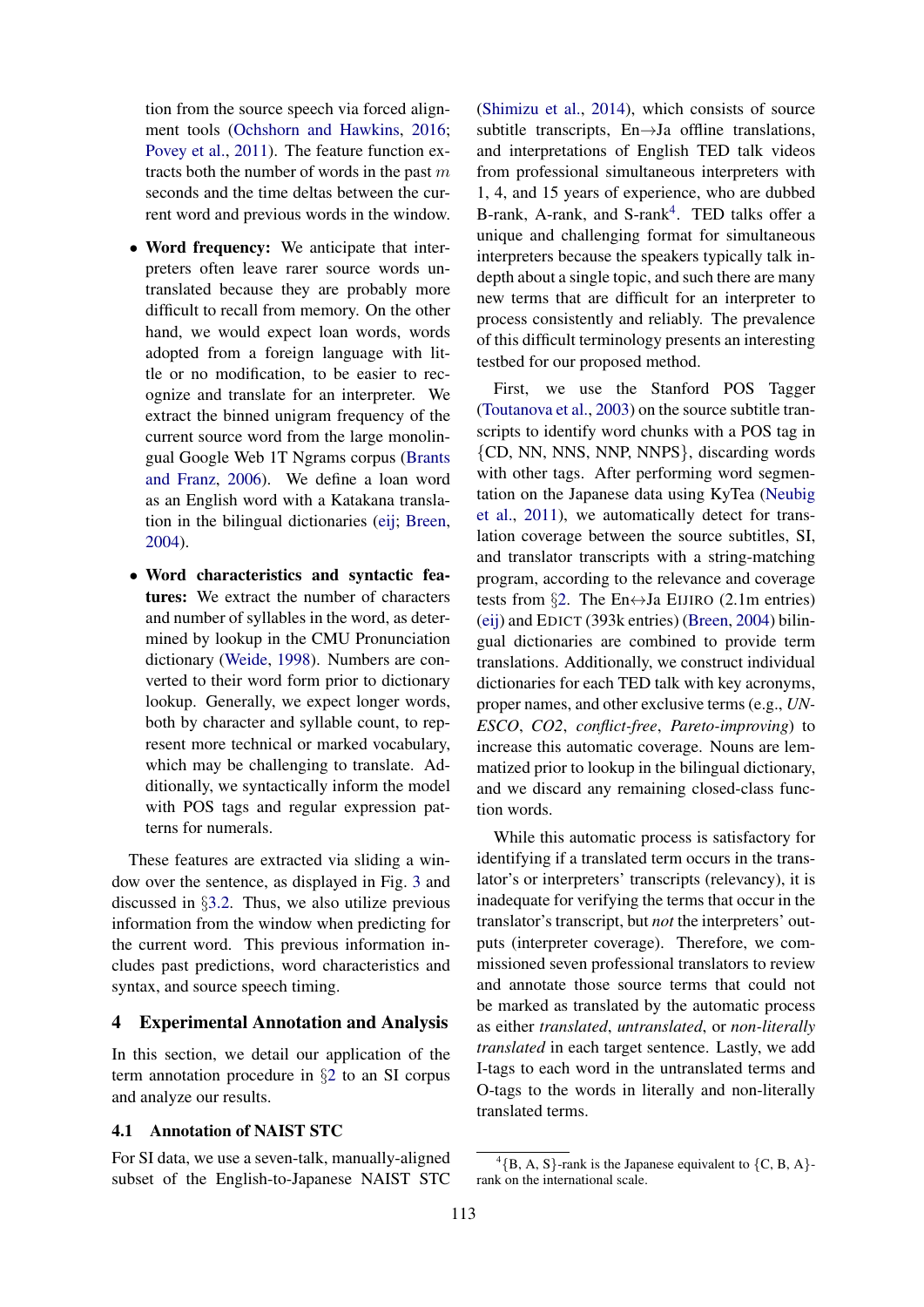<span id="page-5-0"></span>

|    | trans.       |                 | non-lit. |                 |       | raw untrans. |  |
|----|--------------|-----------------|----------|-----------------|-------|--------------|--|
| TЛ | #            | $\mathcal{O}_0$ | #        | $\mathcal{Q}_0$ | #     | %            |  |
| T. | 2,213        |                 | 80 158   | -6              | 401   | 14           |  |
| B  | 1,134        | 41              | 92       | 3               | 1,546 | 56           |  |
| A  | 1,151        | 42              | 114      | $\overline{4}$  | 1,507 | 54           |  |
| S  | 1,531 55 170 |                 |          | 6.              | 1,071 | 39           |  |

Table 1: Translated, non-literally translated, and raw untranslated term annotations obtained in the annotation process using the NAIST STC for (T)ranslator, and {B,A,S}-rank SI. Note that these *raw* untranslated term figures are directly from the annotation process, prior to filtering based off of the term relevancy constraint from §[2.](#page-1-1)

#### 4.2 Annotation Analysis

Table [1](#page-5-0) displays the term coverage annotation statistics for the translators and interpreters. Since translators performed in an offline setting without time constraints, they were able to translate the largest number of source terms into the target language, with 80% being literally translated, and 6% being non-literally translated. On the other hand, interpreters tend to leave many source terms uncovered in their translations. The A-rank and Brank interpreters achieve roughly the same level of term coverage, with the A-rank being only slightly more effective than B-rank at translating terms literally and non-literally. This is in contrast with [Shimizu et al.](#page-9-0) [\(2014\)](#page-9-0)'s automatic analysis of translation quality on a three-talk subset, in which Arank has slightly higher translation error rate and lower BLEU score [\(Papineni et al.,](#page-9-8) [2002\)](#page-9-8) than the B-rank interpreter. The most experienced S-rank interpreter leaves 17% fewer terms than B-rank uncovered in the translations. More interestingly, the number of non-literally translated terms also correlates with experience-level. In fact, the Srank interpreter actually exceeds the translator in the number of non-literal translations produced. Non-literal translations can occur when the interpreter fully comprehended the source expression, but chose to generate it in a way that better fit the translation in terms of fluency.

In Table [2,](#page-5-1) we show the number of terms left untranslated by each interpreter rank after processing our annotations for the relevancy constraint of §[2.](#page-1-1) Since the number of per-word I-tags is only slightly higher than the number of untranslated terms, most such terms consist of only a single

<span id="page-5-1"></span>

|        |                  | $% I-tag of$ |        |  |
|--------|------------------|--------------|--------|--|
| SІ     | # untrans. terms | all          | noun/# |  |
| B-rank | 1,256 10.8       |              | 45.4   |  |
| A-rank | 1,206            | 10.4         | 43.6   |  |
| S-rank | 812              | 70           | 29.6   |  |

Table 2: Final untranslated term count and number of Itags after filtering based off of the *relevancy* constraint  $(\S2)$  $(\S2)$ . That is, only the raw untranslated source terms that appear in the translator's transcript are truly considered untranslated.

<span id="page-5-2"></span>

Figure 4: Untranslated term overlap between interpreters.

word of about 6.5 average characters for all ranks. Capitalized terms (i.e., named entities/locations) constitute about 14% of B-rank, 13% of A-rank, and 15% of S-rank terms. Numbers represent about 5% of untranslated terms for each rank.

The untranslated term overlap between interpreters is visualized in Fig. [4.](#page-5-2) Most difficult terms are shared amongst interpreter ranks as only 23.2% (B), 22.1% (A), and 11.7% (S) of terms are unique for each interpreter. We show a sampling of some unique noun terms on the outside of the Venn diagram, along with the untranslated terms shared among all ranks in the center. Among these unique terms, capitalized terms make up 19% of B-rank/S-rank, but only 13% of A-rank. 7.4% of S-rank's unique terms are numbers compared with about 5% for the other two ranks.

#### 5 Term Prediction Experiments

#### 5.1 Experimental Setting

We design our experiments to evaluate both the effectiveness of a system to predict untranslated terminology in simultaneous interpretation and the usefulness of our features given the small amount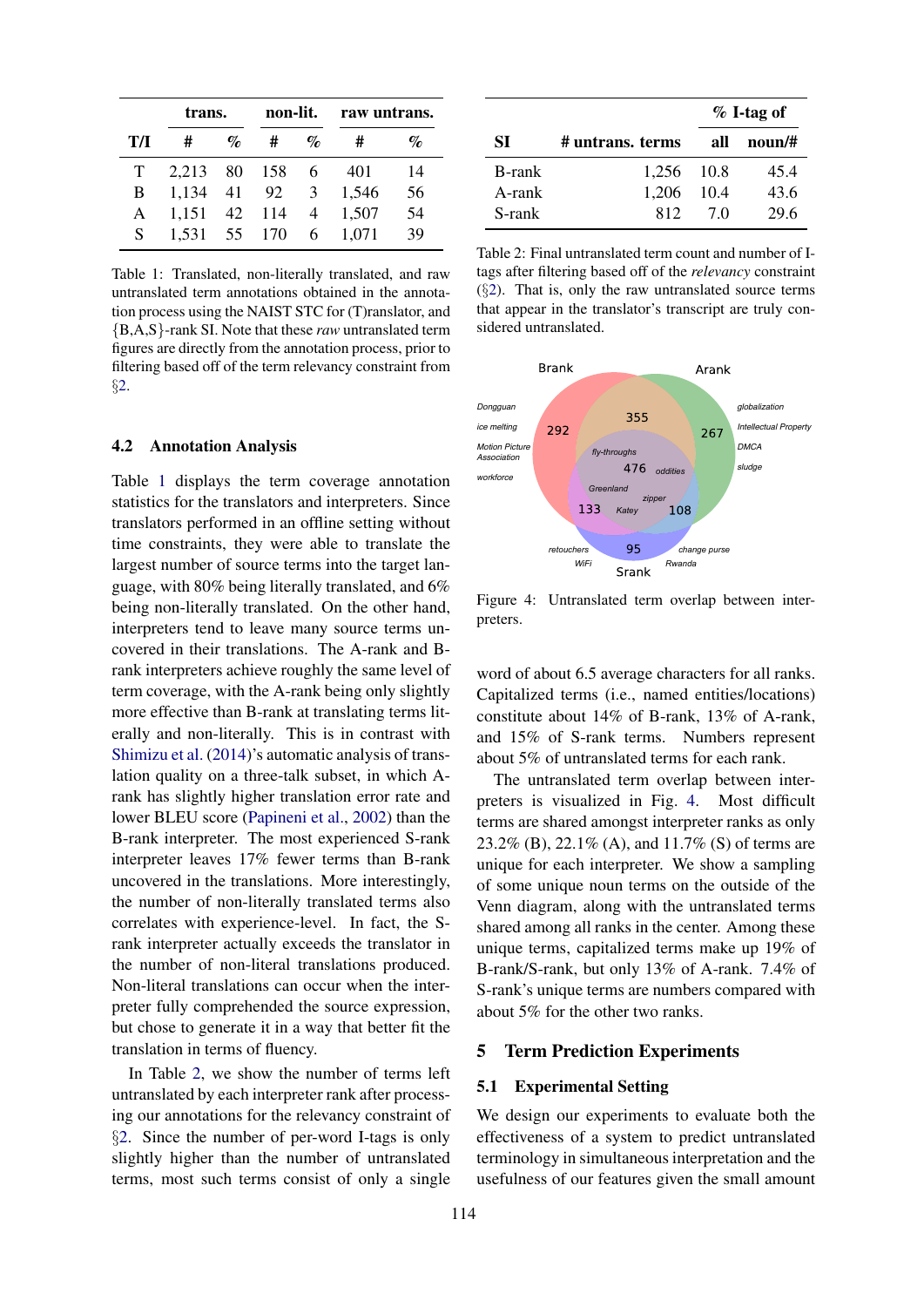<span id="page-6-0"></span>

|                         |      | АP   |      |
|-------------------------|------|------|------|
| <b>Method</b>           | B    | A    | S    |
| Select noun/# POS tag   | 45.4 | 43.6 | 29.6 |
| Optimal freq threshold  | 49.7 | 48.1 | 32.9 |
| SVM (all features)      | 58.9 | 53.5 | 39.1 |
| - elapsed time          | 58.8 | 53.0 | 38.8 |
| - word timing           | 58.2 | 53.2 | 38.5 |
| - word freq             | 59.4 | 52.5 | 39.1 |
| - characteristic/syntax | 59.3 | 55.1 | 42.5 |

Table 3: Average precision score cross-validation results with feature ablation for the untranslated term class on test data. Optimal word frequency threshold is determined on dev set of each fold. Evaluation performed on a word-level. Highest numbers per column are bolded. Each setting is statistically significant at  $p < 0.05$  by paired bootstrap [\(Koehn,](#page-8-27) [2004\)](#page-8-27).

of aligned and labeled training data we possess.

We perform leave-one-out cross-validation using five of the seven TED talks as the training set, one as the development set, and one as the test set. Hyperparameters (SVM's penalty term, the number of bins for the word frequency feature=9, and sliding window size=8) are tuned on the dev. fold and the best model, determined by average precision score, is used for the test fold predictions. Both training and predictions are performed on a sentence-level. During training, we weight the two classes inversely proportional to their frequencies in the training data to ensure that the majority Otag does not dominate the I-tag.

### 5.2 Results and Analysis

Since we are ultimately interested in the precision and recall trade-off among the methods, we evaluate our results using precision-recall curves in Fig. [5](#page-7-2) and the average precision (AP) scores in Table [3.](#page-6-0)  $AP<sup>5</sup>$  $AP<sup>5</sup>$  $AP<sup>5</sup>$  summarizes the precision-recall curve by calculating the weighted mean of the precisions at each threshold, where the weights are equal to the increase in recall from the previous threshold. If the method is embedded in a CAI system, then the user could theoretically adjust the precision-recall threshold to balance helpful term suggestions with cognitive load.

Overall, we tend to see that all methods perform best when tested on data from the B-rank

<span id="page-6-2"></span>

| <b>Select POS</b> | in the last 5 years we 've added<br>70000000 tons of co2 every |
|-------------------|----------------------------------------------------------------|
|                   | 24 hours 25000000 tons every                                   |
|                   | day to the oceans                                              |
| Optimal freq      | in the last 5 years we 've added                               |
|                   | $70000000$ tons of $co2$ every                                 |
|                   | 24 hours 25000000 tons every                                   |
|                   | day to the oceans                                              |
| <b>SVM</b>        | in the last 5 years we 've added                               |
|                   | 70000000 tons of co2 every                                     |
|                   | 24 hours 25000000 tons every                                   |
|                   | day to the oceans                                              |

Table 4: B-rank output from our model contrasted with baselines. Type I errors are in red, type II errors in orange, and correctly tagged untranslated terminology in blue.

interpreter, and observe a decline in performance across all methods with an increase in interpreter experience. We believe that this is due to a decrease in the number of untranslated terminology as experience increases (i.e., class imbalance) coupled with the difficulty of predicting such exclusive word occurrences from only source speech and textual cues. Ablation results in Table [3](#page-6-0) show that not all of the features are able to improve classifier performance for all interpreters. While the elapsed time and word timing features tend to cause a degradation in performance when removed, ablating the word frequency and characteristic/syntax features can actually improve average precision score. Word frequency, which is a recallbased feature, seems to be more helpful for B- and S-rank interpreters because it is challenging to recall the smaller number of untranslated terms from the data. Although the characteristic/syntax features are also recall-based, we see a decline in performance for them across all interpreter ranks because they are simply too noisy. When ablating the uninformative features for each rank, the SVM is able to increase AP vs. the optimal word frequency baseline by about 20%, 15%, and 30% for the B, A, and S-rank interpreters, respectively.

In Table [4,](#page-6-2) we show an example taken from the first test fold with results from each of the three methods. The SVM's increased precision is able to greatly reduce the number of false positives, which we argue could overwhelm the interpreter if left unfiltered and shown on a CAI system. Nevertheless, one of the most apparent false

<span id="page-6-1"></span><sup>5</sup>We compute AP using the scikit-learn implementation [\(Pedregosa et al.,](#page-9-9) [2011\)](#page-9-9).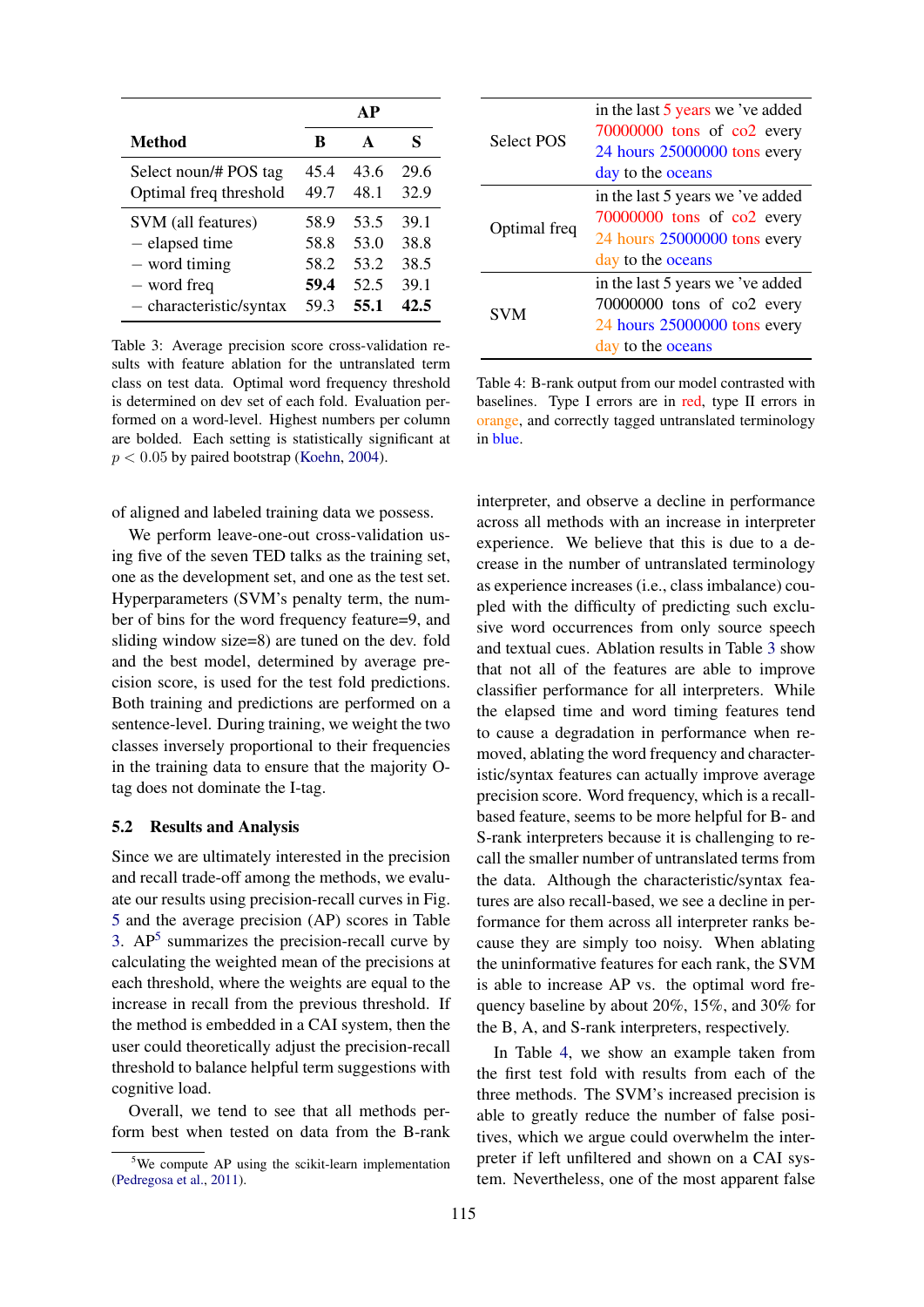<span id="page-7-2"></span>

Figure 5: Precision-recall curves for each interpreter rank.

positive errors that still occurs with our method is on units following numbers, such as the word *tons* in the example. Also, because our model prioritizes avoiding this type I error, it is more susceptible to type II errors, such as ignoring untranslated terms *24* and *day*. A user study with our method embedded in a CAI would reveal the true costs of these different errors, but we leave this to future work.

#### 6 Conclusion and Future Work

In this paper, we introduce the task of automatically predicting terminology likely to be left untranslated in simultaneous interpretation, create annotated data from the NAIST ST corpus, and propose a sliding window, SVM-based tagger with task-specific features to perform predictions.

We plan to assess the effectiveness of our approach in the near future by integrating it in a heads-up display CAI system and performing a user study. In this study, we hope to discover the ideal precision and recall tradeoff point regarding cognitive load in CAI terminology assistance and use this feedback to adjust the model.

Other future work could examine the effectiveness of the approach in the opposite direction (Japanese to English) or on other language pairs. Additionally, speech features could be extracted from the source or interpreter audio to reduce the dependence on a strong ASR system.

#### Acknowledgements

This material is based upon work supported by the National Science Foundation Graduate Research Fellowship under Grant No. DGE1745016 and National Science Foundation EAGER under Grant No. 1748642. We would like to thank Jordan Boyd-Graber, Hal Daumé III and Leah Findlater for helpful discussions, Arnav Kumar for assistance with the term annotation interface, and the anonymous reviewers for their useful feedback.

#### References

- <span id="page-7-1"></span>Eijiro electronic dictionary. <https://eijiro.jp>. Accessed: 2018-12-06.
- <span id="page-7-0"></span>David A Balota and James I Chumbley. 1985. The locus of word-frequency effects in the pronunciation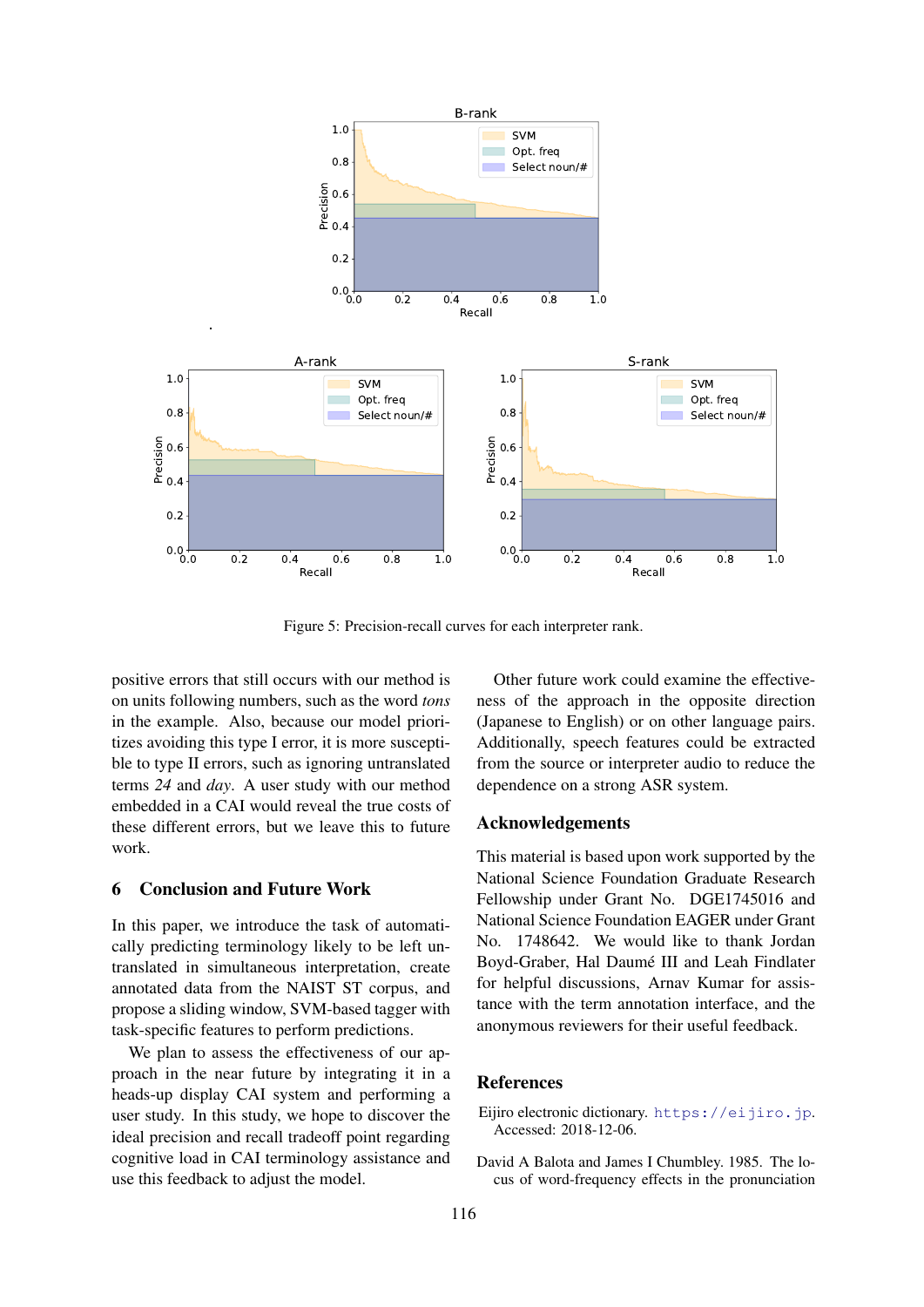task: Lexical access and/or production? *Journal of Memory and Language*, 24(1):89–106.

- <span id="page-8-0"></span>Claudio Bendazzoli and Annalisa Sandrelli. 2005. An approach to corpus-based interpreting studies: developing EPIC (European Parliament Interpreting Corpus). In *Proceedings of the EU-High-Level Scientific Conference Series MuTra 2005—Challenges of Multidimensional Translation*.
- <span id="page-8-13"></span>Silvia Bernardini, Adriano Ferraresi, and Maja Miličević. 2016. From EPIC to  $EPTIC$  — exploring simplification in interpreting and translation from an intermodal perspective. *Target. International Journal of Translation Studies*, 28(1):61–86.
- <span id="page-8-24"></span>Thorsten Brants and Alex Franz. 2006. Web 1T 5-gram version 1.
- <span id="page-8-25"></span>James Breen. 2004. Jmdict: a japanese-multilingual dictionary. In *Proceedings of the Workshop on Multilingual Linguistic Resources*, pages 71–79. Association for Computational Linguistics.
- <span id="page-8-19"></span>Corinna Cortes and Vladimir Vapnik. 1995. Supportvector networks. *Machine learning*, 20(3):273–297.
- <span id="page-8-5"></span>Valeria Darò and Franco Fabbro. 1994. Verbal memory during simultaneous interpretation: Effects of phonological interference. *Applied Linguistics*, 15(4):365–381.
- <span id="page-8-10"></span>Claudio Fantinuoli. 2016. Interpretbank. redefining computer-assisted interpreting tools. In *Proceedings of the Translating and the Computer 38 Conference in London*, pages 42–52.
- <span id="page-8-14"></span>Claudio Fantinuoli. 2017a. Computer-assisted interpreting: challenges and future perspectives. *Trends in E-Tools and Resources for Translators and Interpreters*, page 153.
- <span id="page-8-11"></span>Claudio Fantinuoli. 2017b. Speech recognition in the interpreter workstation. *Translating and the Computer 39*, page 25.
- <span id="page-8-12"></span>Daniel Gile. 2009. *Basic concepts and models for interpreter and translator training*, volume 8. John Benjamins Publishing.
- <span id="page-8-22"></span>Alex Graves. 2012. Sequence transduction with recurrent neural networks. *arXiv preprint arXiv:1211.3711*.
- <span id="page-8-7"></span>Zenzi M Griffin and Kathryn Bock. 1998. Constraint, word frequency, and the relationship between lexical processing levels in spoken word production. *Journal of Memory and Language*, 38(3):313–338.
- <span id="page-8-18"></span>Alvin Grissom II, He He, Jordan Boyd-Graber, John Morgan, and Hal Daumé III. 2014. Don't until the final verb wait: Reinforcement learning for simultaneous machine translation. pages 1342–1352.
- <span id="page-8-1"></span>W Hewitt, Paula Hannaford, Catherine Gill, and Melissa Cantrell. 1998. Court interpreting services in state and federal courts: Reasons and options for inter-court coordination. *National Center for State Courts*.
- <span id="page-8-21"></span>Sepp Hochreiter and Jürgen Schmidhuber. 1997. Long short-term memory. *Neural computation*, 9(8):1735–1780.
- <span id="page-8-15"></span>Zhiheng Huang, Wei Xu, and Kai Yu. 2015. Bidirectional LSTM-CRF models for sequence tagging. *arXiv preprint arXiv:1508.01991*.
- <span id="page-8-6"></span>Jörg D Jescheniak and Willem JM Levelt. 1994. Word frequency effects in speech production: Retrieval of syntactic information and of phonological form. *Journal of Experimental Psychology: Learning, Memory, and Cognition*, 20(4):824.
- <span id="page-8-20"></span>Thorsten Joachims. 1998. Text categorization with support vector machines: Learning with many relevant features. In *ECML-98*.
- <span id="page-8-9"></span>Roderick Jones. 2002. *Conference interpreting explained*, volume 6. St Jerome Pub.
- <span id="page-8-27"></span>Philipp Koehn. 2004. Statistical significance tests for machine translation evaluation. pages 388–395.
- <span id="page-8-2"></span>Sylvie Lambert and Barbara Moser-Mercer. 1994. *Bridging the gap: Empirical research in simultaneous interpretation*, volume 3. John Benjamins Publishing.
- <span id="page-8-4"></span>Marianne Lederer. 1978. Simultaneous interpretation—units of meaning and other features. In *Language interpretation and communication*, pages 323–332. Springer.
- <span id="page-8-3"></span>Minhua Liu, Diane L Schallert, and Patrick J Carroll. 2004. Working memory and expertise in simultaneous interpreting. *Interpreting*, 6(1):19–42.
- <span id="page-8-16"></span>Xuezhe Ma and Eduard Hovy. 2016. End-to-end sequence labeling via bi-directional lstm-cnns-crf. *arXiv preprint arXiv:1603.01354*.
- <span id="page-8-8"></span>Carmen Millán and Francesca Bartrina. 2012. *The Routledge handbook of translation studies*. Routledge.
- <span id="page-8-26"></span>Graham Neubig, Yosuke Nakata, and Shinsuke Mori. 2011. Pointwise prediction for robust, adaptable japanese morphological analysis. In *Proceedings of the 49th Annual Meeting of the Association for Computational Linguistics: Human Language Technologies: short papers-Volume 2*, pages 529–533. Association for Computational Linguistics.
- <span id="page-8-23"></span>Robert Ochshorn and Max Hawkins. 2016. Gentle: A forced aligner.
- <span id="page-8-17"></span>Yusuke Oda, Graham Neubig, Sakriani Sakti, Tomoki Toda, and Satoshi Nakamura. 2014. Optimizing segmentation strategies for simultaneous speech translation. pages 551–556.